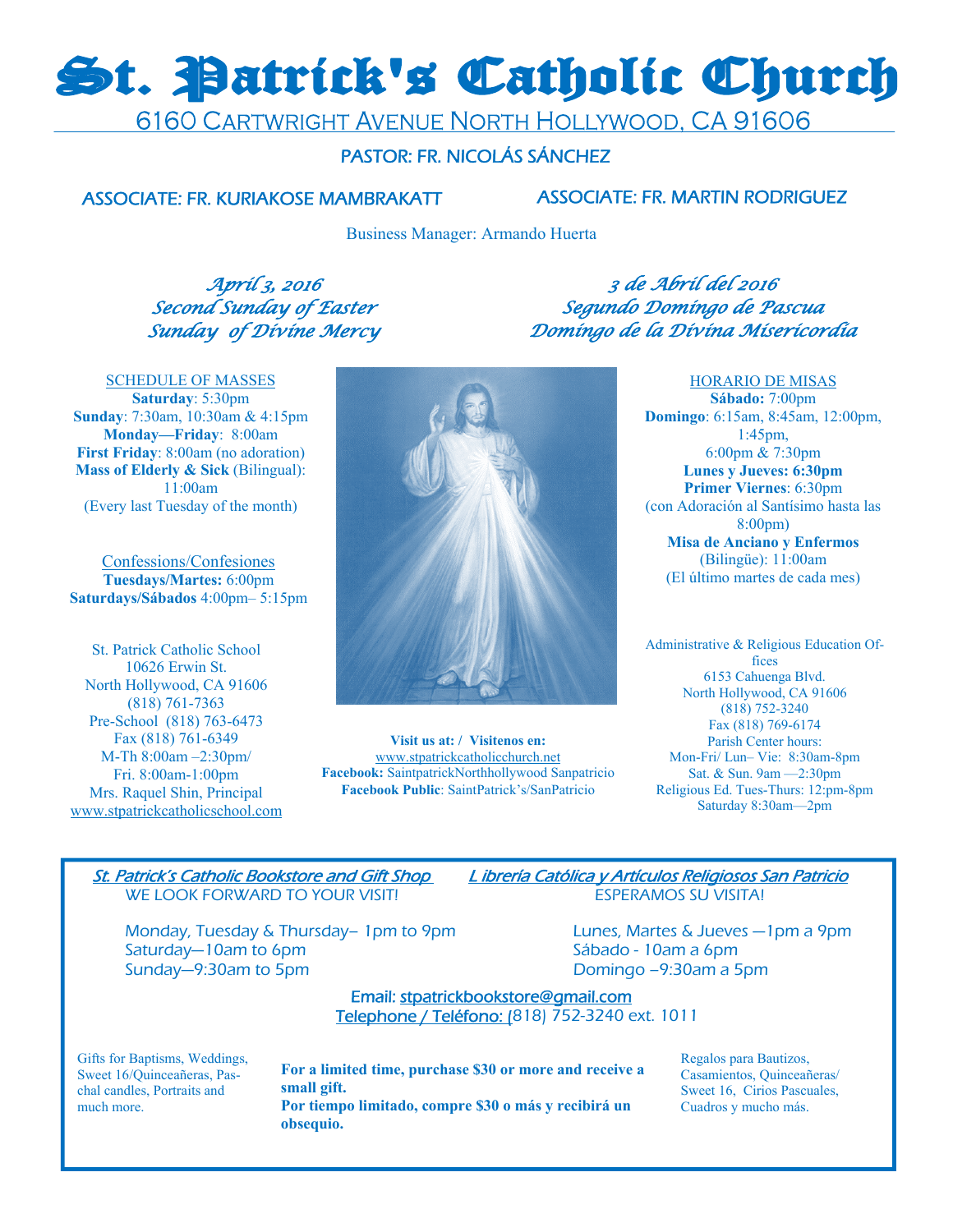# **ST. PATRICK'S CATHOLIC CHURCH NORTH HOLLYWOOD**





### **TODAY'S READINGS**

**First Reading** — The apostles perform many signs and wonders among the people. Many are added to their numbers (Acts 5:12-16).

**Psalm** — Give thanks to the Lord for he is good, his love is everlasting (Psalm 118).

**Second Reading** — John, caught up in the spirit, envisions the glorified Lord, the first and the last, the one who lives (Revelation 1:9-11a, 12-13, 17-19).

**Gospel** — The risen Christ comes to his disciples with peace and the Spirit. The absent Thomas doubts (John 20:19-31).

**Second Sunday of Easter (or Sunday of Divine Mercy) April 3, 2016** Once I was dead, but now I am alive forever and ever. *— Revelation 1:18a* 

#### **READINGS FOR THE WEEK**

| <b>Monday:</b> | Is 7:10-14, 8:10; Ps 40:7-11; Heb 10:4-10;    |
|----------------|-----------------------------------------------|
|                | Lk 1:26-38                                    |
| Tuesday:       | Acts 4:32-37; Ps 93:1-2, 5; Jn 3:7b-15        |
| Wednesday:     | Acts 5:17-26; Ps 34:2-9; Jn 3:16-21           |
| Thursday:      | Acts 5:27-33; Ps 34:2, 9, 17-20; Jn 3:31-36   |
| Friday:        | Acts 5:34-42; Ps 27:1, 4, 13-14; Jn 6:1-15    |
| Saturday:      | Acts 6:1-7; Ps 33:1-2, 4-5, 18-19; Jn 6:16-21 |
| Sunday:        | Acts 5:27-32, 40b-41; Ps 30:2, 4-6, 11-13;    |
|                | Rv 5:11-14; Jn 21:1-19 [1-14]                 |

### **"Message from our Pastor"**

The activities of Jesus that "passed through this world doing good" continues in history with the community of the apostles (first reading) in them the Lords eternal mercy is relieved (psalm 117) being that Jesus, Alpha and Omega, beginning and end, was dead and lives for centuries, has the keys of death and the abyss. (Second reading) The spirit communicated by Jesus, becomes the mission of the disciples, for the reconciliation of humanity, this is the life of whom "believe without seeing" (gospel).

### **A possible actualization of the word**

Sometimes, we see groups, movements, and ways of acting in our church, which manifests the priorities of the mission and its manner of interpreting the Word of God. These texts are taken literally word for word and selectively, especially in the first reading thinking that the fundamental activities of the Christian is to create miracles and exorcism without risk or better yet something spectacular so all the world can see it and give Glory to God for his power (apocalypse). Without a doubt will pass the word "doing good" living the reconciliation in the gesture of pardon it becomes, in our historical moment a violence tinted with the religious spirit and most eloquent sign of the presence of the resurrection in our communities. Are our communities reconciled? Do they believe in reconciliation? Are gossip and negative spirit very frequent? Are we very alert to the poison and discredit the activities that we have organized in our groups or our parish communities? Do we participate in activities that others organized even if they are not to our liking? All of these are attitudes that create reconciliation or destroy it. With these signs, the true miracle of the presence of the risen Christ in our parochial communities, we can experience what is told to us in the act of the apostles today; many also, many there is no interest to see or touch like Thomas, because they live in the happiness of Jesus: "Blessed are they that believe without having seen" Because our community demonstrates the wounds of Jesus in the giving of one to each other. Because: our community lives from the presence of Jesus' resurrection in the continuous gesture of reconciliation by pardon and encounter.

## **What does the word say? What is the response?**

This is an appropriate time to return to the foundation of our faith. Question ourselves continually to perceive the dynamic interior of our faith. Why do I believe in Christ? Is the resurrection of Jesus a fundamental experience of my life? What makes me say yes? On the other side: How do I conceive the significance of my life? Do I sense the call of Jesus, living my life as a mission? What type of Mission? How do I feel called to realize this mission, alone, with my family, with community? All these are questions that can help us confront our lives with the word of God. In the community of St. Patrick's we want to go discovering more each time of what is the mission that the risen Jesus confides in us; that is why we await you Sunday to celebrate the banquet of reconciliation.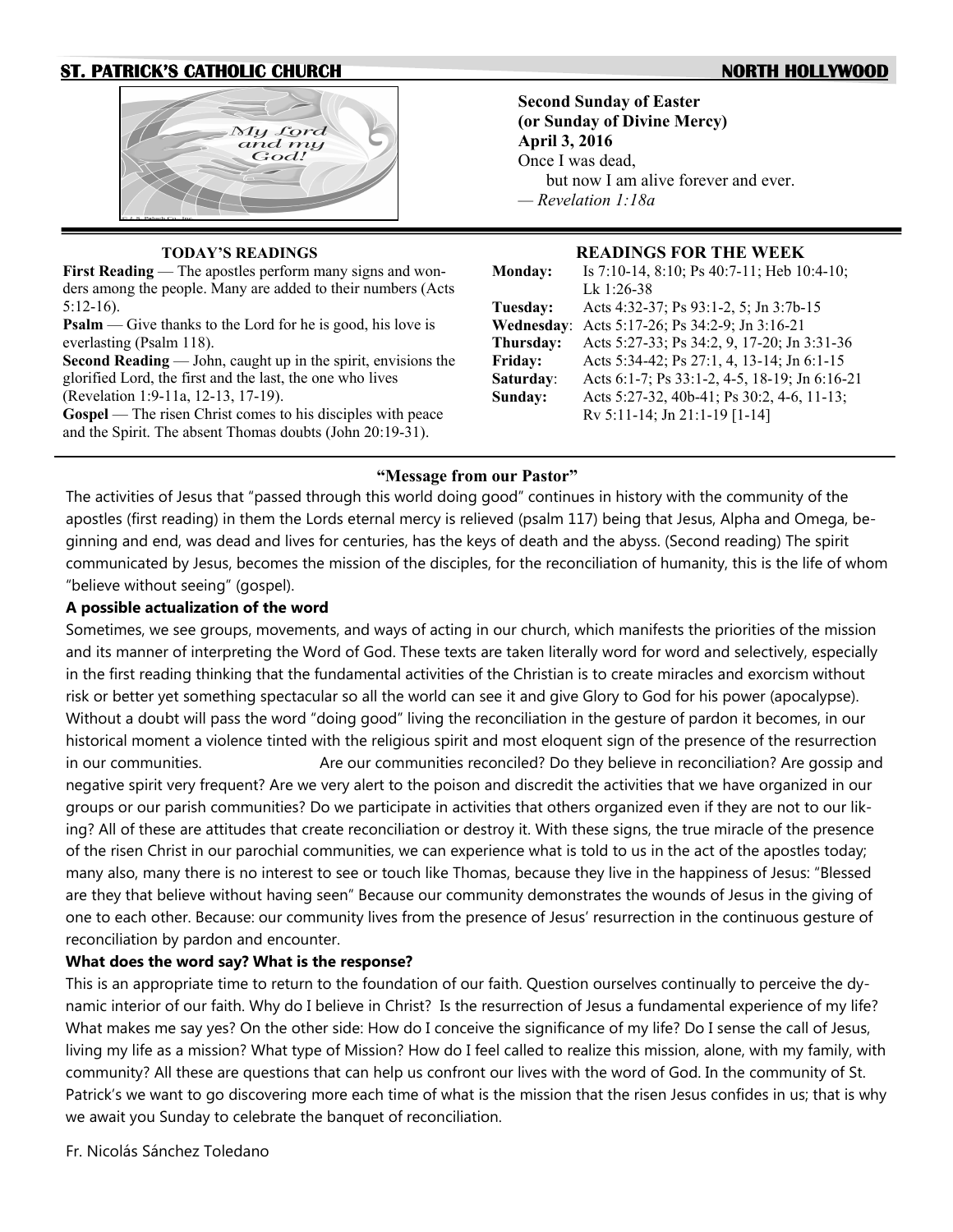# **St. Patrick's Catholic Church April 3, 2016**

# **GOOD NEWS AT ST. PATRICK SCHOOL**

St. Patrick School **Pre-School** is already onethird full for 2016-17 school year! Please do not delay if you have a 2.5– or 3 year old ready to start in August. Call the school office for a tour and appointment with the Principal, Mrs. Shin.

St. Patrick School's **All-Alumni, Family & Friends Reunion & BBQ is April 23rd**. Did you receive your invitation? If not, please phone Ms. Fitzpatrick at the school, 818-761-7363. You may also reserve on-line at stpatrickcatholicschool.com. **Reservations are due April 18!**

# **BUENAS NOTICIAS EN LA ESCUELA DE SAN PATRICIO**

La Escuela San Patricio **Pre-Escolar** ya esta a una tercera parte completa para el año escolar 2016-2017! Por favor no demore si tiene un ni-

ño/a de 2.5 a 3 años de edad y listos para comenzar en Agosto. Llame a la oficina de la escuela para un tour y cita con la Directora, Sra. Shin.

La escuela de San Patricio tendrá **Reunión y BBQ de alumnos y graduados, familia y amigos el 23 de Abril.** Ha recibido su invitación? Si no, por favor comunicarse con Ms. Fitzpatrick en la escuela (818) 761-7363. También puede hacer su reservación por internet en: stpatrickcatholicschool.com. **Reservaciones deben ser sometidas para el 18 de Abril!** 

# **Pizza Man Fundraiser**

From Monday April 4 through April 8, dine in or take out from Pizza Man and St. Patrick School will receive 20% of your purchase! Submit your receipts to the school office or parish center and that's it! Very easy! Pizza Man is located at 10940 Magnolia Blvd., North Hollywood (in the Ralphs Shopping Center) or you can order online at www.nohopizaaman.com or call (818) 762-3333.

Note: Store isn't keeping track of purchases. Submitted receipts is our proof. Receipts are du no later than April 12. Thank you for your contribution!

# **Recaudación de fondos Pizza Man**

Si va a comer o recoge comida del 4 de abril al 8 de abril en el restaurante Pizza Man, la escuela de San Patricio recibirá el 20% de sus compras! Entregue sus recibos al la oficina de la escuela o de centro pastoral y ya. Así de fácil! Pizza Man esta en: 10940 Magnolia Blvd., North Hollywood (en el centro de comercio de supermercado Ralphs) or puede ordenar por internet a: www.nohopizzaman.com or llame al (818) 762-3333.

Nota: El restaurante no esta haciendo seguimiento de las compras, su recibo es nuestro comprobante. Todo recibo debe ser entregado al mas tardar el día 12 de abril.

Gracias de antemano por su contribución!

| <b>DID YOU KNOW?</b><br>:SABIA USTED?                                                                                                                                                                                                                                                                                                                                                                                                                                                                                                                                                                                                                                                                                                                                                                                                                                                                                                                                  |  |
|------------------------------------------------------------------------------------------------------------------------------------------------------------------------------------------------------------------------------------------------------------------------------------------------------------------------------------------------------------------------------------------------------------------------------------------------------------------------------------------------------------------------------------------------------------------------------------------------------------------------------------------------------------------------------------------------------------------------------------------------------------------------------------------------------------------------------------------------------------------------------------------------------------------------------------------------------------------------|--|
|                                                                                                                                                                                                                                                                                                                                                                                                                                                                                                                                                                                                                                                                                                                                                                                                                                                                                                                                                                        |  |
| La Arquidiócesis sigue apoyando los sobrevivientes de abu-<br>Archdiocese continues helping survivors of sexual                                                                                                                                                                                                                                                                                                                                                                                                                                                                                                                                                                                                                                                                                                                                                                                                                                                        |  |
| so sexual y a sus familias<br>abuse and their families<br>Comenzando el mes de abril, mes para la Prevención del Abu-<br>As we start April, National Child Abuse Prevention Month, the<br>so Infantil, la Arquidiócesis de Los Ángeles desea reiterar el<br>Archdiocese of Los Angeles wants to reiterate that it remains<br>compromiso de seguir ayudando a los sobrevivientes y a sus<br>committed to helping survivors and their families heal and find !<br>i familias a encontrar la sanación y la paz. Si usted cree que us-<br>peace. If you believe you or someone you know is a victim of<br>ted o alguien que conoce es víctima de abuso sexual por algún<br>sexual abuse by a Church employee or volunteer, please con-<br>empleado o voluntario de la Iglesia, por favor contacte a la<br>tact the Archdiocesan Victims Assistance Coordinator at (213)<br>Coordinadora para la Asistencia de Víctimas al (213) 637-7650<br>637-7650 for help and support. |  |
| para brindar ayuda.                                                                                                                                                                                                                                                                                                                                                                                                                                                                                                                                                                                                                                                                                                                                                                                                                                                                                                                                                    |  |

## **Taller de Virtus y Huellas Dactilares**

Próximamente Habrá oportunidad de tomar su clase de **Virtus** si aún no lo ha hecho. Las fechas son:

4/11/16—7pm—Centro Parroquial— Primera Vez

4/19/16—7pm—Bungalow—Recertificación

5/24/16—7p,m—Bungalow– Recertificación

Para mayor información comuníquense con la oficina de Educación Religiosa

Si necesita huellas dactilares por favor llamar y hacer cita en:

Para información detallada puede visitar la pagina del Arquidiócesis: http://www.la-archdiocese.org/org/hr/Pages/fingerprinting.aspx

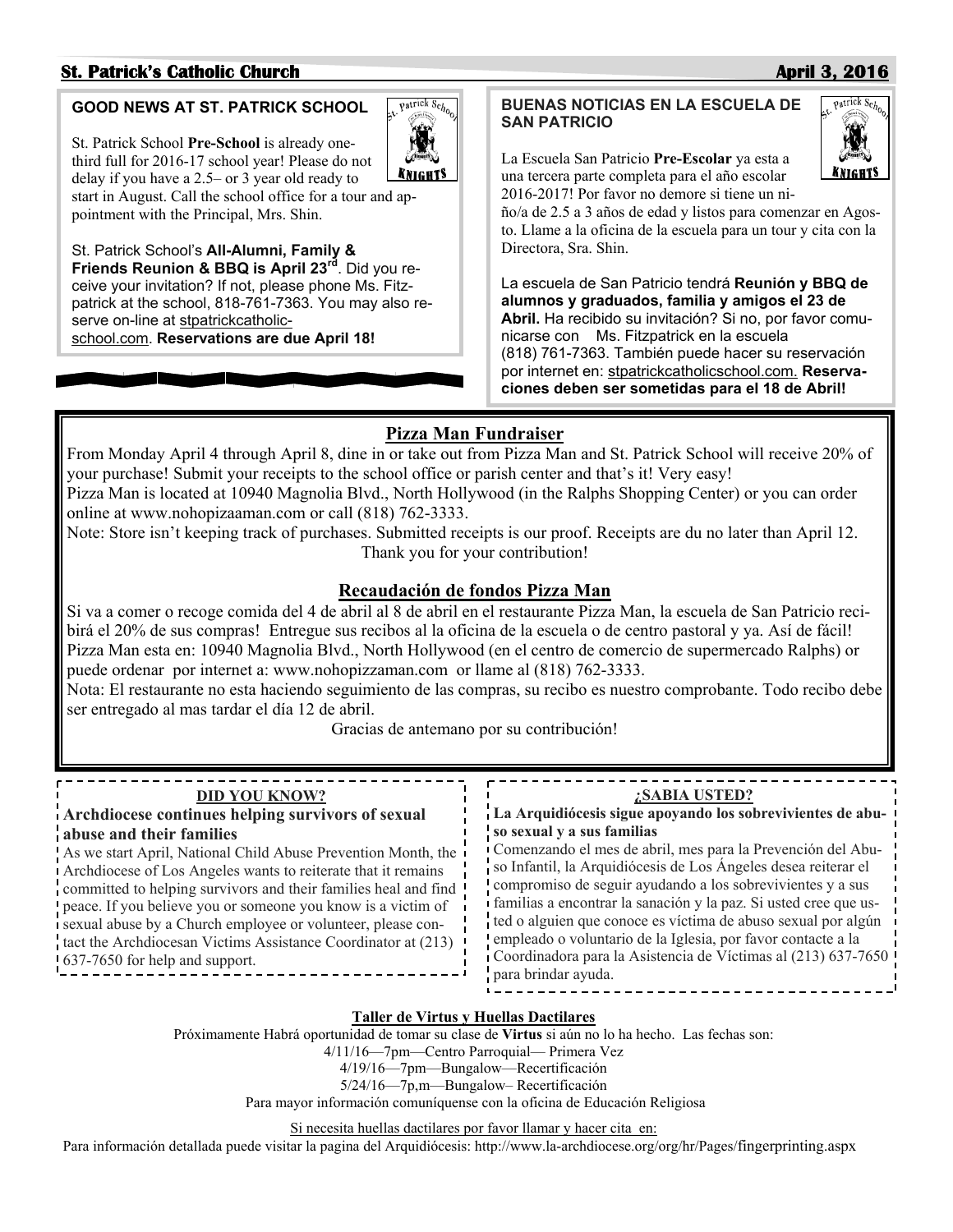# **ST. PATRICK'S CATHOLIC CHURCH NORTH HOLLYWOOD**

# Señor mío  $y$  Dios  $m$ ío!

**LECTURAS DE HOY Primera lectura** - Los apóstoles hacen muchas señales y maravillas entre la gente. (Hch 5:12-16). **Salmo** - La misericordia del Señor es eterna. Aleluya (Salmo 118 [117]).

**Segunda lectura** - Juan, contagiado por el Espíritu, tiene una visión del Señor glorificado (Apocalipsis 1:9-11a,12-13,17-19). **Evangelio** - Jesús resucitado visita a los discípulos con su paz y con el Espíritu. Tomás, ausente, duda de la aparición de Jesús (Juan 20:19-31).

# **Segundo Domingo de Pascua (Domingo de la Divina Misericordia)**

**3 de abril de 2016** Estuve muerto y ahora, como ves, estoy vivo por los siglos de los siglos. *— Apocalipsis 1:18a* 

#### **LECTURAS DE LA SEMANA**

| Is 7:10-14, 8:10; Sal 40 (39):7-11; Heb 10:4-10;    |
|-----------------------------------------------------|
| Lc $1:26-38$                                        |
| Hch 4:32-37; Sal 93 (92):1-2, 5; Jn 3:7b-15         |
| Miércoles: Hch 5:17-26; Sal 34 (33):2-9; Jn 3:16-21 |
| Hch 5:27-33; Sal 34 (33):2, 9, 17-20; Jn 3:31-36    |
| Hch 5:34-42; Sal 27 (26):1, 4, 13-14; Jn 6:1-15     |
| Hch 6:1-7; Sal 33 (32):1-2, 4-5, 18-19; Jn 6:16-21  |
| Hch 5:27-32, 40b-41; Sal 30 (29):2, 4-6, 11-13; Ap  |
| 5:11-14; Jn 21:1-19 [1-14]                          |
|                                                     |

# **"Mensaje de Pascua de nuestro Párroco"**

La actividad de Jesús, que "pasó por este mundo haciendo el bien…", se continúa en la historia con la comunidad de los apóstoles (primera lectura); en ellos se revive la misericordia eterna del Señor (salmo 117), dado que Jesús, alfa y omega, principio y fin, estaba muerto y vive por los siglos, teniendo las llaves de la muerte y del abismo (segunda lectura); El espíritu, comunicado por Jesús, se hace misión de los discípulos para la reconciliación de la humanidad; esta es la vida de quien "cree sin haber visto" (Evangelio).

# **Una posible actualización de la palabra**

A veces vemos grupos, movimientos, maneras de actuar en nuestra Iglesia que manifiestan las prioridades de la misión y su manera de interpretar la Palabra de Dios. Estos textos son tomados al pie de la letra y selectivamente, especialmente la primera lectura, pensando que la actividad fundamental del cristiano es hacer milagros y exorcismos a mansalva, y mejor en forma de espectáculo, para que todo el mundo lo vea y así den Gloria a Dios por su poder (Apocalipsis). Sin embargo, pasar por este mundo "haciendo el bien", viviendo la reconciliación en los gestos de perdón, viene siendo, en nuestro momento histórico de violencia teñida de espíritu religioso, el signo más elocuente de la presencia del Resucitado en nuestras comunidades. ¿Están nuestras comunidades reconciliadas? ¿Crean reconciliación? ¿Son los chismes y el espíritu negativo muy frecuentes? ¿Estamos demasiado alerta para poner el veneno del desprestigio a las actividades que no hemos organizado nosotros o nuestro grupo en nuestra comunidad parroquial? ¿Participamos en las que organizan otros, aunque estos no sean de nuestro agrado? Todas esas son las actitudes que crean reconciliación o la destruyen. Con estos signos, verdaderos milagros de la presencia de Jesús resucitado en nuestras comunidades parroquiales, podríamos experimentar lo que nos cuentan los Hechos de los Apóstoles hoy; Quizás también a muchos no les interese ver y tocar como a Tomás, porque vivirán la bienaventuranza de Jesús: "Dichosos los que crean sin haber visto"; porque nuestra comunidad muestra la llagas de Jesús en la entrega de los unos a los otros; porque nuestra comunidad vive de la presencia de Jesús resucitado, en los gestos continuos de reconciliación por el perdón y el encuentro.

# **¿Qué me dice la Palabra? Y ¿Qué le respondo?**

Es el tiempo adecuado para poder volver sobre los fundamentos de nuestra fe. Cuestionarnos continuamente para percibir la dinámica interior de nuestra fe. ¿Por qué creo en Jesús? ¿Es la resurrección de Jesús la experiencia fundamental de mi vida? ¿Qué me hace decir que sí?

Por otro lado: ¿Cómo concibo el sentido de mi vida? ¿Siento el llamado de Jesús, viviendo mi vida como misión? ¿Qué tipo de misión? ¿Con quién me siento llamado-a a realizar esta misión, sólo, con la familia, con la comunidad…? Todas estas preguntas nos pueden ayudar a confrontar nuestra vida con la Palabra.

En la comunidad de San Patricio, queremos ir descubriendo cada vez más, cual es la misión que Jesús Resucitado nos confía; por eso te esperamos el domingo, para celebrar el banquete de la reconciliación.

P. Nicolás Sánchez Toledano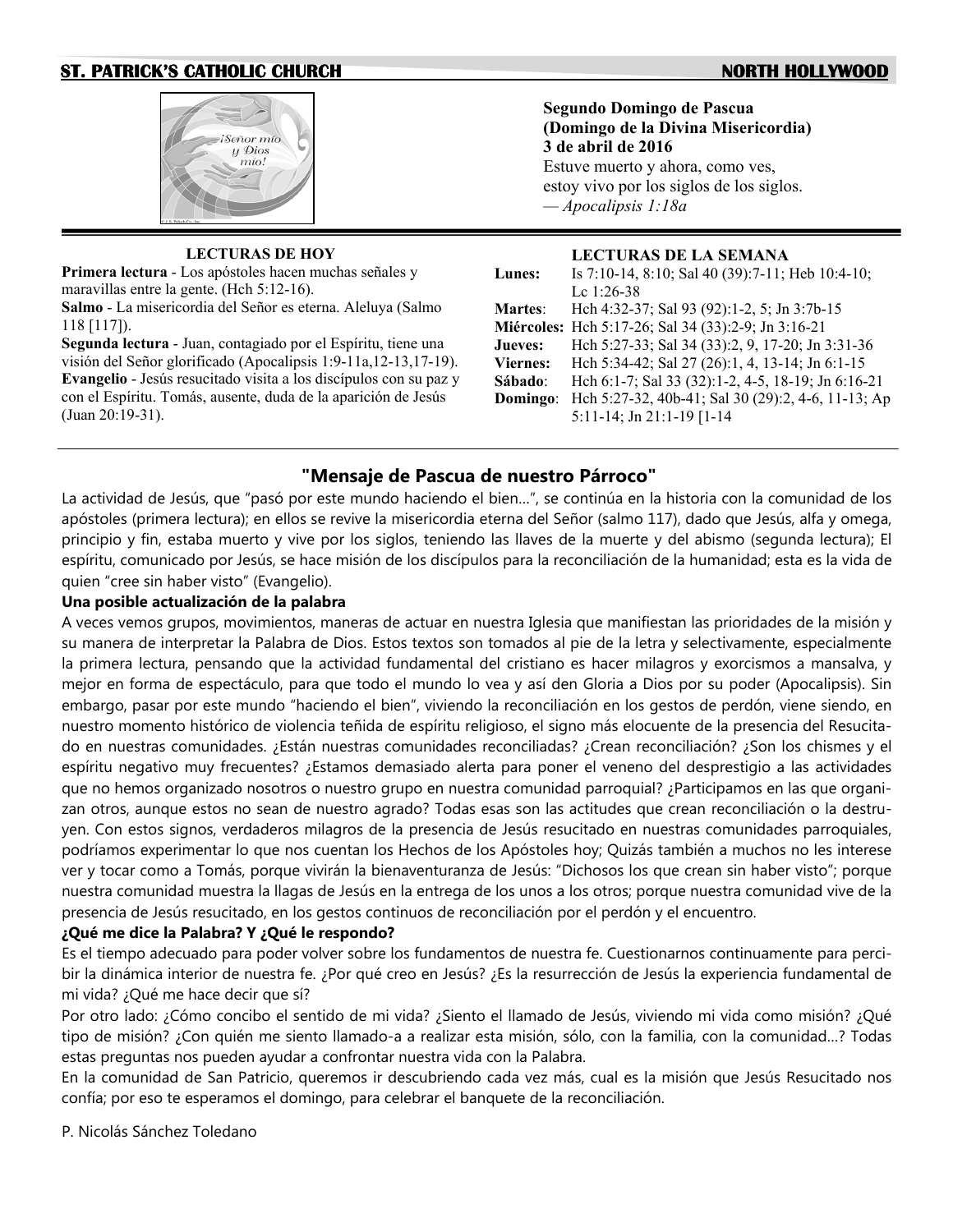## **St. Patrick's Catholic Church 3 de Abril del 2016**

First Collection/Primera Colecta \$12,579.47 (3/20/16) \$10,052.10 (3/27/16) Second Collection /Segunda Colecta \$2,475.32 (3/20/16) \$1,801.00 (3/27/16) Altar Society/ Sociedad del Altar \$754.00 (3/27/16) School Envelopes/ Sobres de Escuela \$1,265.00 (3/13/16) \$85.00 (3/27/16) San Vicente de Paul \$99.00 (3/20/16) \$95.00 (3/27/16) Building & Maintenance/ Mantenimiento y Reparaciones<br>\$294.00 (3/20/16) \$182.00 (3/27/16) Holy Thursday/ Jueves Santo \$1,195.17 Good Friday & Via Crucis/ Viernes Santo y Via Crucis \$790.87 Easter/ Pascua<br>| \$161.00 (3/20/16) \$2,306.00 (3/27/16) Hospitality<br>SPP Scholarship Program<br>\$1,329.32 (3/20/16)

Sr. de Los Milagros<br>\$1,385.26 (3/27/16)

Grupo de Oración<br>TBA

**Hospitality** SATURDAY, APRIL 9 AND SUNDAY, APRIL 10 SABADO 9 DE ABRIL Y DOMINGO 10 DE ABRIL

> PARA LA RESTRUCTURACION DE BAÑOS/ FOR THE REMODEL OF BATHROOMS



St. Patrick's is raffling off several sets of scarves handmade by our volunteer, for Mother's day. The raffle is to offset the cost of the new tabernacle in the chapel. Cost of raffle is 2 tickets for \$1.00! Raffle will be held May 1, time and location to be announced.

San Patricio esta rifando varios sets de bufandas hechas a mano por nuestra voluntario par el día de las Madres. La rife es para recuperar parte del costo del nuevo sagrario en la capilla. El costo de la rifa es 2 boletos por \$1.00!

La rifa se llevara acabo el dia 1ero de Mayo. El tiempo y lugar se anunciara mas adelante.

**April/ Abril**  1– 6:30pm– Misa de Primer Viernes con Adoración – Iglesia 4—8– Pizza Man Fundraiser/ Recaudación de fondos Pizza Man 8– 7pm - Confirmation / Confirmación—Bishop Brennan– Church/Iglesia 9– 9:45am– Reunion de Coordinadores de Coros 11– 7pm– Virtus—Centro Parroquial 16– 6:30pm– Community of the Risen Lord– Chapel 19– 7pm– Taller de Parejas—Iglesia 23– 12 Noon– St. Patrick's Alumni Mass and reunion BBQ– for reservation contact school 23- 6:30pm– Community of the Risen Lord– Chapel 26– 11am– Mass of the Sick & Elderly/ Misa de los ancianos y enfermos– Church/Iglesia 30– 10am– St. Patrick School First Communions/ Primera Comunión de la iglesia de San Patricio– Church/Iglesia **May/Mayo**  2–9am -St. Patrick School May Crowning 6– 6:40pm—Misa de Primer Viernes con Adoración—Iglesia

7– 10am—English Ministry Meeting—Auditorium 14– 9am– Primeras Comuniones—Iglesia 14-11am– First Communion– Church 21—9am– First Communion– Church

El **Ministerio de Salud de San Patricio** en colaboración con Valley Care Community Consortium y Providence Health and Services los invita a las clases **GRATUITAS** de nutrición y actividad física todos los Lunes de 7pm-9pm en el centro parroquial—Salon Nazareth.

~~~~~~~~~~~~~~~~~~~~~~~~~~~~~~ **St. Patrick's Ministry of Health** in collaboration with Valley Care Community Consortium and Providence Health and Services and invite you to **FREE** nutrition and fitness classes. Mondays from 7pm-9pm in Parish Center. (Classes are in Spanish)

#### \_\_\_\_\_\_\_\_\_\_\_\_\_\_\_\_\_\_\_\_\_\_\_\_\_\_\_\_\_\_\_\_ **Gifts and Talents**

Do you have a gift and/or talent that you wish to share with your parish community? Is there an area that interests you? If interested in getting more involved in your church community, please stop by the parish office or send us an email to: Saintpatrickchurch@sbcglobal.net Subj. Line: Gifts/Talents

# **Dones y Talentos**

Tienen un don y/o talento que desean compartir con la comunidad parroquiana? Hay un área en que están interesados en ayudar? Si están interesados en involucrarse más en la iglesia, por favor pasen a la oficina en el centro parroquial o mándenos un email a: Saintpatrickchurch@sbcglobal.net, Línea de Sujeto: Dones/Talentos